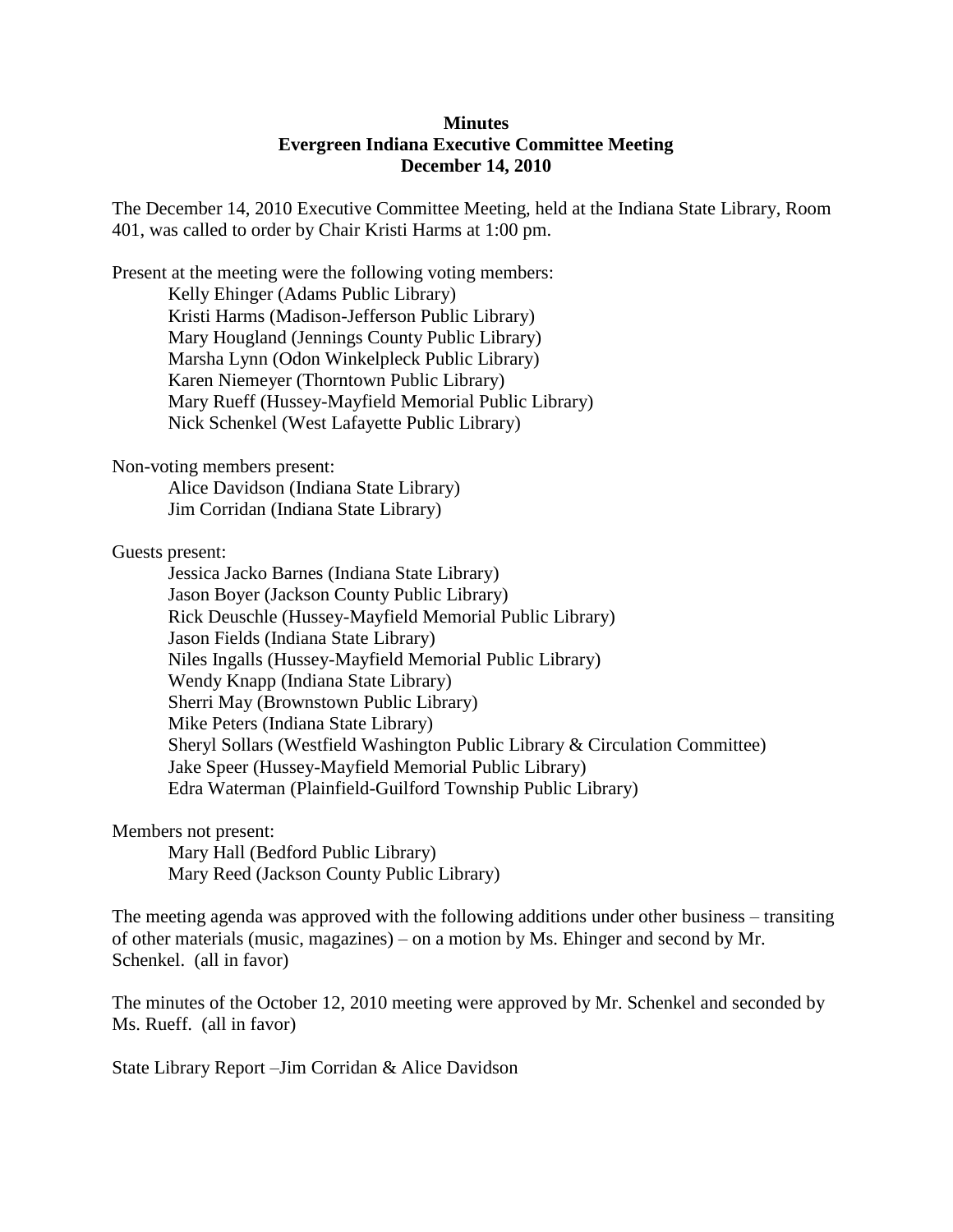- Resolution to accept payments (The Resolution Authorizing Evergreen Indiana Libraries (Including the Indiana State Library) To Accept Payments for Fees & Fines on Behalf of the X Library ("Library")) was discussed at length.
	- o At present, only eleven (11) resolutions have been returned to the Indiana State Library (ISL). In order that all might collect on behalf of all of the participating Evergreen Libraries, all libraries must sign this resolution. Quarterly payments or invoices will be sent out by ISL. This does not mean that every library will need to accept credit cards – this can be done online by the individual patron through his/her account if the library does not accept credit cards. If payment is made through "My Account," the payment must be made in full.
	- o Libraries which accept credit cards will need to designate another "payment type" (not "credit card") when accepting payments, so that it is not reconciled in the same way as a credit card receipt through "My Account."
	- o ISL collection and reconciliation of the payments will start after March 31, because all resolutions have not yet been received.
	- o ISL will write a letter to the library directors who have not yet returned a resolution explaining the necessity and will list contact information of Executive Committee members.
	- o Resolutions are due to the ISL by January 31, 2011. The Executive Committee set the due date for resolutions on a motion by Ms. Hougland and second by Ms. Ehinger. (all in favor)
	- o The Executive Committee recommends that the resolution is made part of the agreement to join Evergreen. This may require a change in Bylaws which will need to be put forth to the entire membership at the annual meeting.
	- $\circ$  On a motion by Ms. Hougland and second by Mr. Schenkel, the Executive Committee acknowledges that fines generated after an item is renewed by the home library will accrue to the home library regardless of owning status.
- Overdrive:
	- o The establishment of a Subcommittee on Overdrive policies was suggested by Connie Bruder, Lebanon Public Library. In particular, issues such as reciprocal borrowers and collection development will be discussed. On a motion by Ms. Hougland and second by Ms. Rueff, the Overdrive Subcommittee was established. Ms. Hougland was asked to chair the subcommittee. The committee shall be comprised of six members plus a representative from Sheridan.
	- o Consortium Members: Fourteen Evergreen libraries have joined the consortium formed by the initial seven (6 Evergreen plus Sheridan). The seven report that all items selected by the consortium are "out" and usage continues to be high.
- As of today, 85 libraries are live 82 public libraries, ISL, and two schools.
- Population served: over 795,000.
- Migrations:
	- o Morgan County Public Library migrated on 12/9/10
- Evergreen International Conference
	- o The 2011 conference will be held April 27-30, 2011 in Decatur, Georgia.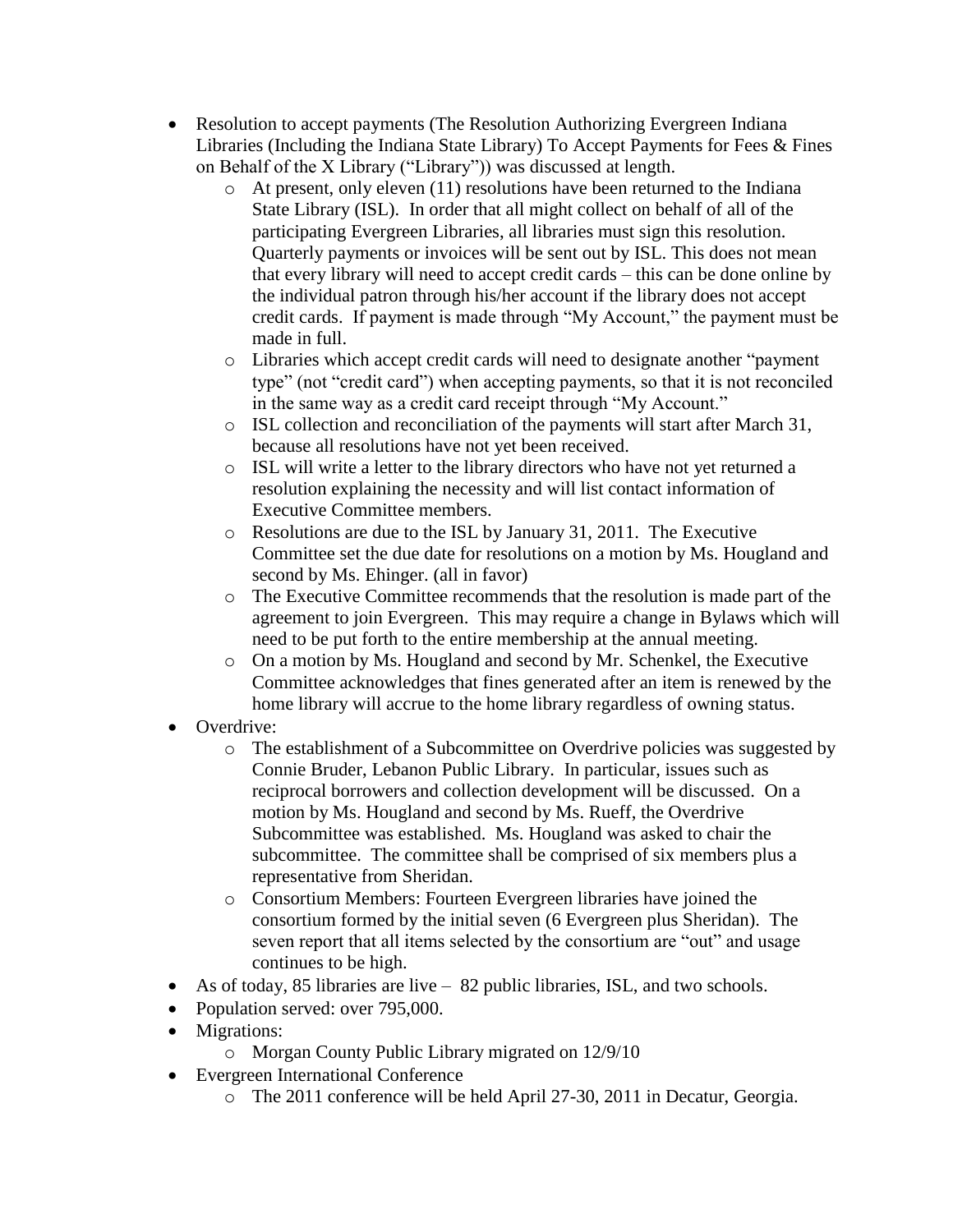- o The 2012 conference will be held in Indianapolis April 25-28, 2012. The Hyatt Regency and ISL have negotiated a competitive room rate. The conference planning committee met on December 14, 2010 at noon at ISL prior to the Executive Committee meeting. Several subcommittees will work on the planning of the conference including marketing (chaired by Edra Waterman), program committee (chaired to be determined) and sponsorship (chaired by Rick Deuschle). The website development will be done by ISL. Some receptions will be held during the conference  $-$  a welcoming reception likely to be at the Eagle's Nest (Hyatt) and one at the Indiana State Library. The planning committee will meet at noon on February 15, 2011 at the Hussey Mayfield Memorial Public Library prior to the Executive Committee meeting.
- o The Annual Evergreen Indiana conference will likely be held on May 10, 2011 at the Indiana State Library.

## Committee Reports:

- Cataloging Committee: the Cataloging Committee met on December 7. They are working on book trailers in bib records and many libraries are dropping OCLC subscriptions. Ms. Davidson and the Cataloging Committee are investigating Bookwhere to see if Evergreen libraries can get a consortium discount. Steuben County, Alexandria-Monroe, and Butler are currently using this service. The Committee is developing a procedure for cataloging MP3s and is also addressing libraries which are releasing books prior to release dates. Three advanced cataloging workshops were given this fall. The number of EI CAT1s is now 172.
- Circulation Committee: Sheryl Sollars, Westfield-Washington, presented the report from the Circulation Committee.
	- o Borrowing Periods standardization: At the last Executive Committee meeting, the Executive Committee referred the matter of a standard borrowing periods for all items, in particular books. The Circulation Committee at its last meeting addressed this issue and came back with a recommendation that all books (except bestsellers) be circulated for three weeks. The Executive Committee discussed this recommendation at length. With consideration for the work the Circulation Committee has done and with consideration for the preparation and/or change to policies, the Executive Committee voted to change the circulation modifier (short, long, default) for books to three weeks. (6 in favor, 0 opposed, 1 abstention). The Executive Committee suggests an April 1 date for the change to occur.
	- o Issuing library cards the Circulation Committee also recommends issuing new cards to patrons who move from one Evergreen district to another.
	- o Virginia Jenson, Mooresville, and Teresa Hudson, Culver, were approved for membership in the Circulation Committee on a motion by Ms. Lynn and second by Ms. Ehinger. (all in favor) These two will replace Carol Thornton-Anderson and Paula Hilton.
- IT / Technology Committee: The Turtle on hold transit slips has been removed and replaced by the InfoExpress logo. Evergreen Indiana will upgrade to Release 2.0 toward the end of March 2011. The new hardware reported at the October meeting is now up and running. The situation with ENA, its domain name service recognizing